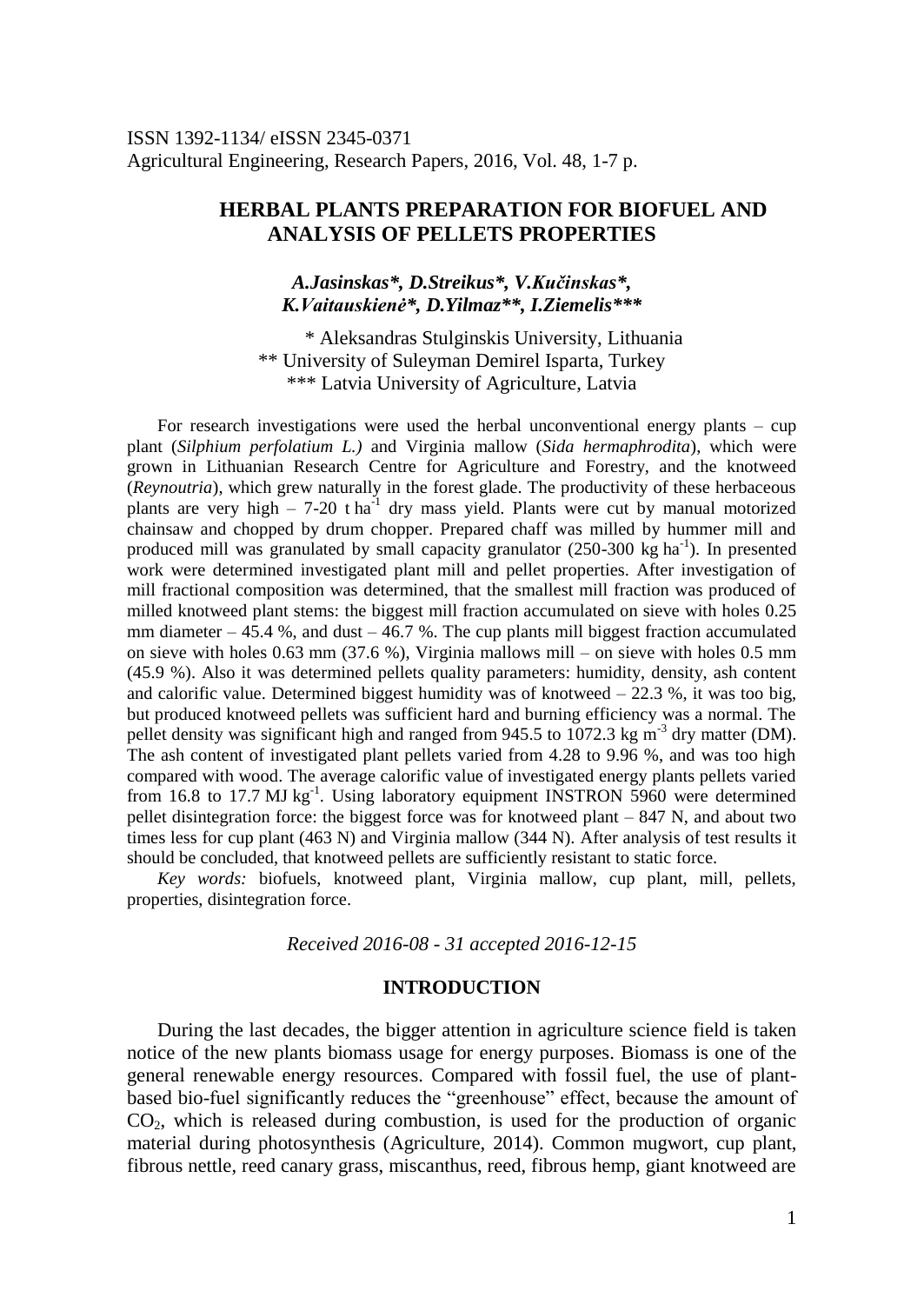the most popular ones. They are characterized as soil undemanding and high productivity crops. These forms of fuel are considered to be the fuels of the future due to their low moisture content, high calorific value, low ash content, easy handling and environmentally friendly impact (Ivanova, 2012).

Knotweed (*Reynoutria*) belong among the most effective crops in the Central Europe as regards the phytomass yield. They were introduced in Europe from the Asian temperate zone (Strasil, Kara, 2011). These plants are perennial, in one place can grow 25 and more years (Dzenajaviciene *et al*., 2011). Knotweeds dry mass productivity is  $8-11$  tha<sup>-1</sup> (Karpinskaite, 2010).

Cup plant (*Silphium perfoliatum* L.) also known as sylfia, is a large, acervate perennial of the aster family (Asteraceae) as well as sunflower and topinambour (Wrobel *et al*., 2013). It came from North America. Growing up to 2.5-3 meters high. The plant is able to adapt to a different types of soils and is frost – resistant (Karpinskaite, 2010).

Virginia mallow (*Sida hermaphrodita*) native of the North America. Suitable dry climate conditions with 500 – 600 mm precipitation. The plant grows 3-4 meters high. It multiplies by tubers and seeds. Planting on April or May, plant productivity reach  $8-20$  tha<sup>-1</sup> of dry mass. The yield is taken in winter when plants moisture decrease less than 10 % (Siaudinis *et al*., 2015).

According to National renewable energy resources development strategy the part of renewable energy resources compared with total energy consumption should reach 23 % in 2020 (Resolution, 2010). Perspective energy plants plantations would be useful economically decreasing dependence on fuel import also environmentally reducing emissions and socially creating new working places as well. It is indicated that during the last twenty years the global share of herbaceous biomass from agriculture (predominantly it is the wood) in the total consumption of primary energy sources increased by 8% (Malatak, Passian, 2011). The harvesting technology for unconventional energy plants depends on many factors, the biological properties of the mature plant, humidity, and weather conditions. The literature analysis offers two harvesting technologies, direct – plant harvesting and milling or indirect – removal of plant stems and pressing or loose stem harvesting, storage and chopping.

The pellets are convenient for small, medium and large-scale thermal plants because the pellet supply and combustion operations can be fully automated; however, a general problem for big thermal plants is the space required for biomass storage.

The aim of this work is to evaluate the peculiarities of herbal unconventional energy plants: knotweed (*Reynoutria*), Virginia mallow (*Sida hermaphrodita*) and cup plant (*Silphium perfoliatium* L.) preparation for biofuel and to determinate the mill fractional composition, pellets physical-mechanical properties and compression force.

### **MATERIALS AND METHODS**

Experimental plants – cup plant and Virginia mallow were grown in the field of Lithuanian Research Centre for Agriculture Institute Branch of Vėžaičiai. The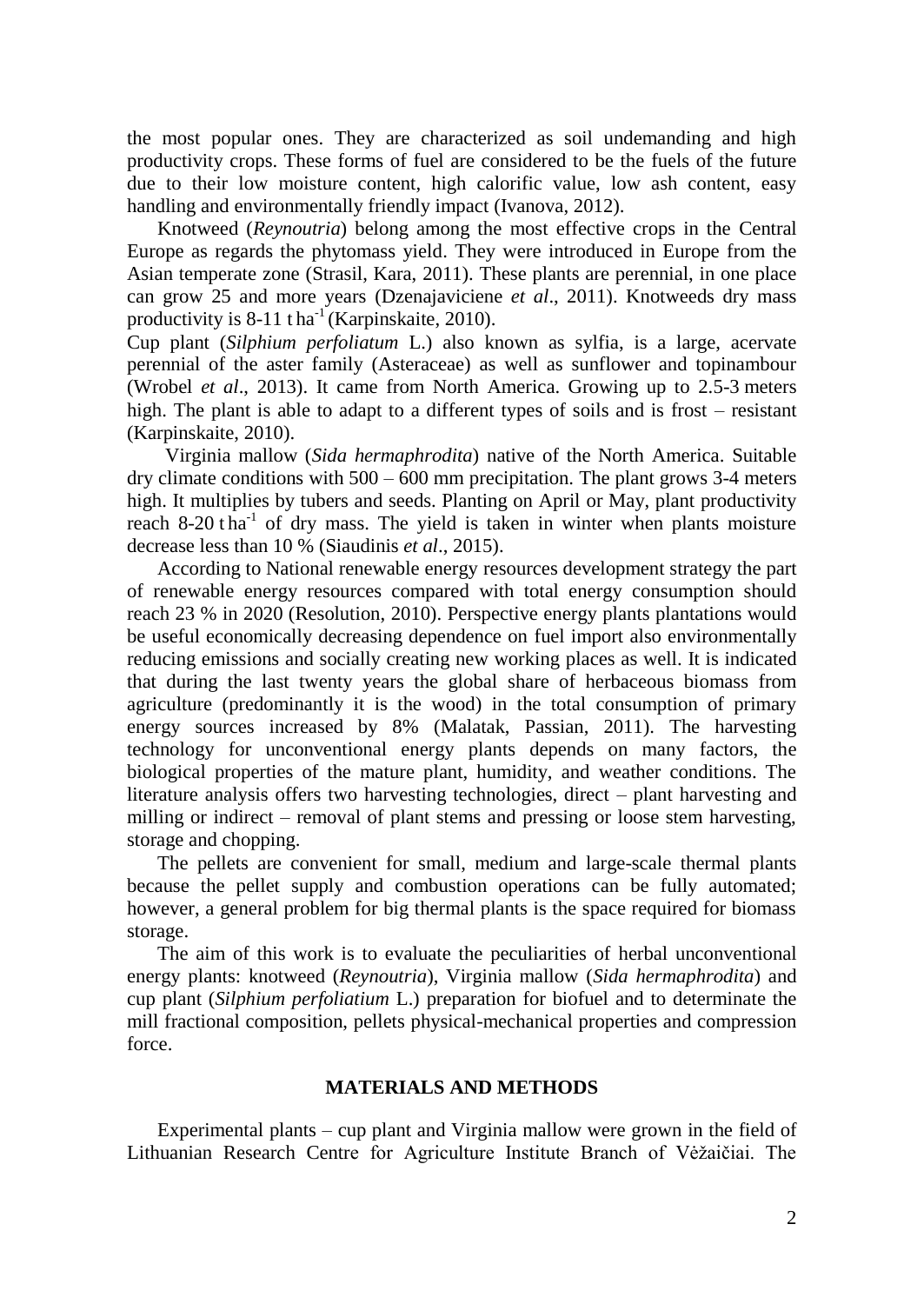knotweed was grown naturally in the forest environment. The yield was taken in March 2015.

The stems were crushed up with mechanical - electrical equipment. Obtained material was chopping by a harvester's "Maral 125" ("Fortshritt", Germany) drum chopper with 8 blades at a rotation frequency of 913 revolutions per minute. The fractional composition of chaff was determined using standard methodology (DD CEN/TS 15149-1:2006), commonly employed in the European Union, using a vibratory device Haver EML Digital plus (DD CEN/TS 15149-1:2006). It was used 400 mm diameter sieves, where sieves with round pore are put one on other (in the order from the top sieve): diameter of 63 mm, 45 mm, 16 mm, 8 mm, 3.15 mm and 1 mm. The mass remaining on the sieves was weighed, and the sample fraction percentages were calculated (Scholz *et al*., 2006).

Prepared chaff was milled with Retsch SM 200 mill. According to DD CEN/TS 15149-1:2006 methodology the fractional composition was determined using a vibratory device Retch AS 200. It was used 200 mm diameter sieves, where sieves with round pore are put one on other (in the order from the top sieve): diameter of 2 mm, 1 mm, 0.63 mm, 0.5 mm and 0.25 mm. The mass remaining on the sieves was weighed, and the sample fraction percentages were calculated (Jasinskas *et al.,* 2014).

For the pellets production was used a small capacity 200-350 kg  $h^{-1}$  granulator ("Polexim", Poland) 7.5 kW with a horizontal granulator matrix, the diameter of pellets was 6 mm.

Pellet compressive strength was measured using INSTRON 5960 testing equipment. It was determined disintegration force and deformation dependence (Jasinskas *et al*., 2015).

All tests were done in Agricultural Engineering and Safety Institute and Experimental Station of Aleksandras Stulginskis University.

Pellet ash content and calorific value were determined at the Lithuanian Energy Institute (LEI) Thermal equipment research and testing laboratory in accordance with the valid Lithuania and EU countries standard methodology (BS EN 14918:2009. Solid biofuels).

#### **RESULTS**

Dependance of a part of plants mill fraction (%) from the holes of sieves is presented in Table 1. It was determined that knotweeds mill fraction was the smallest. The highest knotweeds mill fraction was on a sieve with holes 0.25 mm diameter and dust, and it varied form  $-45.4$  % to 46.7 %. Cup plants the highest mill fraction was on a sieve with holes  $0.63$  mm diameter  $-37.6$  %. Virginia mallows the highest mill fraction was on a sieve with holes  $0.5$  mm diameter  $-45.9$ %.

Moisture content has a great influence on biofuel heating values. Pellets quickly absorb ambient moisture, may swell, disintegrate and turn into its original state as before pelletizing. Dry raw materials with the moisture content up to maximum 15 % should be used for pellet production. Moisture content affects energetic indices of pellets, combustion efficiency and calorific value. Therefore, it was estimated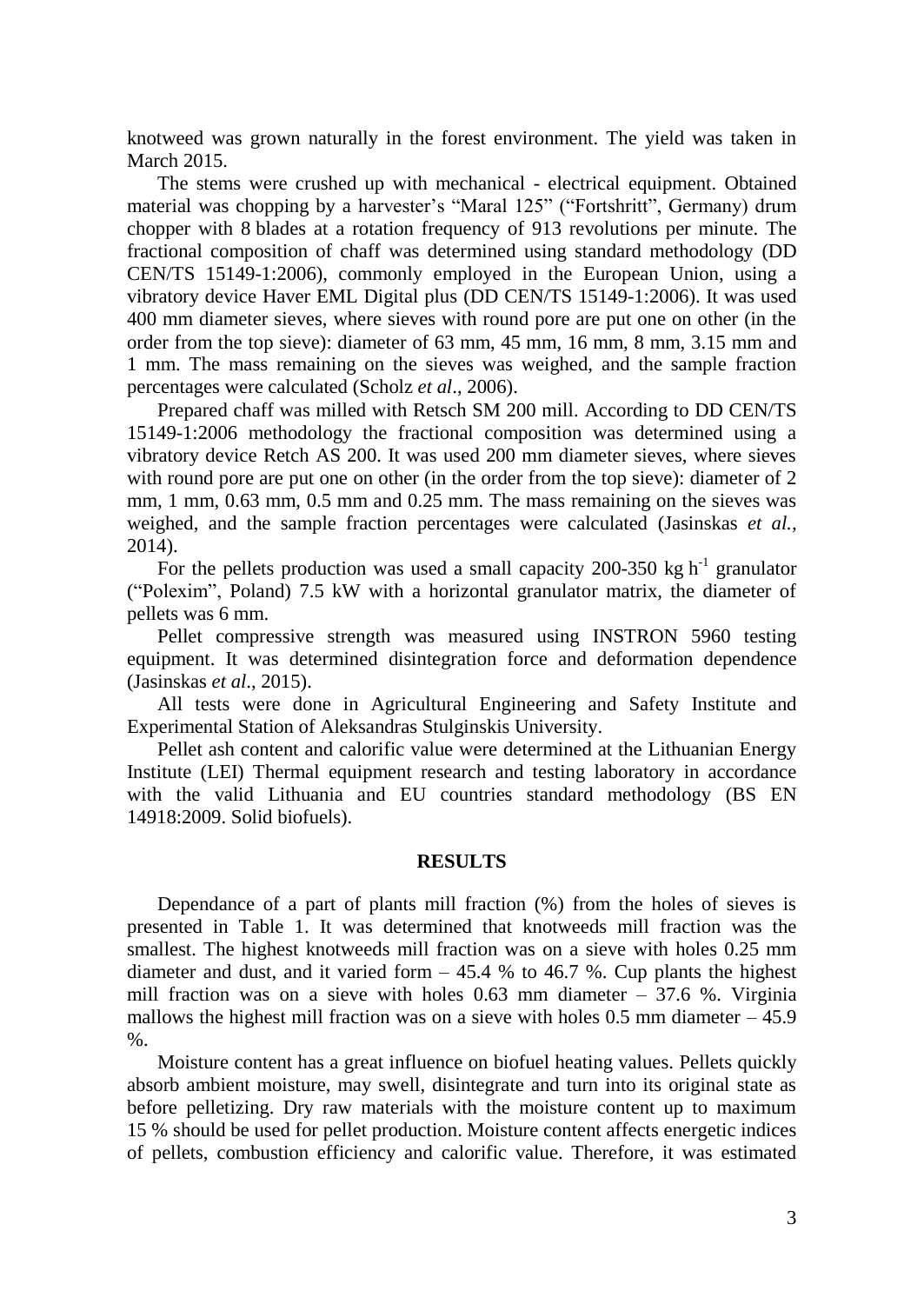biofuel's humidity, which ranged from 9.6 to 22.3 % (Table 2). Determined humidity of knotweed  $-22.3$  % was too big, but produced knotweed pellets was sufficient hard and burning efficiency was a normal.

| Plant           | Diameter of sieve holes, mm |      |      |      |      |      |  |
|-----------------|-----------------------------|------|------|------|------|------|--|
|                 | 2.0                         | 1.0  | 0.63 | 0.5  | 0.25 |      |  |
| Knotweed        |                             | 0.7  | 2.5  | 4.7  | 45.4 | 46.7 |  |
| Cup plant       | 29.6                        | 12.3 | 37.6 | 3.0  |      | 17.4 |  |
| Virginia mallow | 13.9                        | 31.0 | 3.8  | 45.9 | 5.0  | 0.4  |  |

**Table 1.** Mill fractional composition, %

The ash content varied from 4.28 to 9.96 %, which is high compared with wood. The knotweed had the lowest ash content  $-4.28\%$  (Table 2).

The pellet density was significant high and ranged from 945.5 to 1072.3 kg  $m<sup>3</sup>$ dry matter (DM). The density of knotweed reached  $1072.3$  kg m<sup>-3</sup> (Table 2).

The average calorific value of investigated energy plants pellets varied from 16.8 to 17.7  $\text{MJ}$  kg<sup>-1</sup> (Table 2). This calorific value of pellets was relatively high, close to calorific value of some woody plant species.

| Plant           | Humidity, % | Density, $kg \, \text{m}^3$<br>(DM) | Ash content.<br>$\%$ | Calorific value,<br>$MJ kg^{-1}(DM)$ |
|-----------------|-------------|-------------------------------------|----------------------|--------------------------------------|
| Knotweed        | 22.3        | 1057.5                              | 4.28                 | 17.73                                |
| Cup plant       | 11.6        | 1072.3                              | 9.96                 | 16.82                                |
| Virginia mallow | 9.6         | 945.5                               | 6.07                 | 7.43                                 |

**Table 2.** Pellets quality indicators

Were determined the pellet resistance to degradation, which is an important parameter of pellets, especially for pellets transportation and storage. After resistance to degradation tests of selected biofuel pellets, were obtained the results which are presented in Figures 1, 2 and 3.



**Figure 1.** Deformation of knotweed pellet and compression force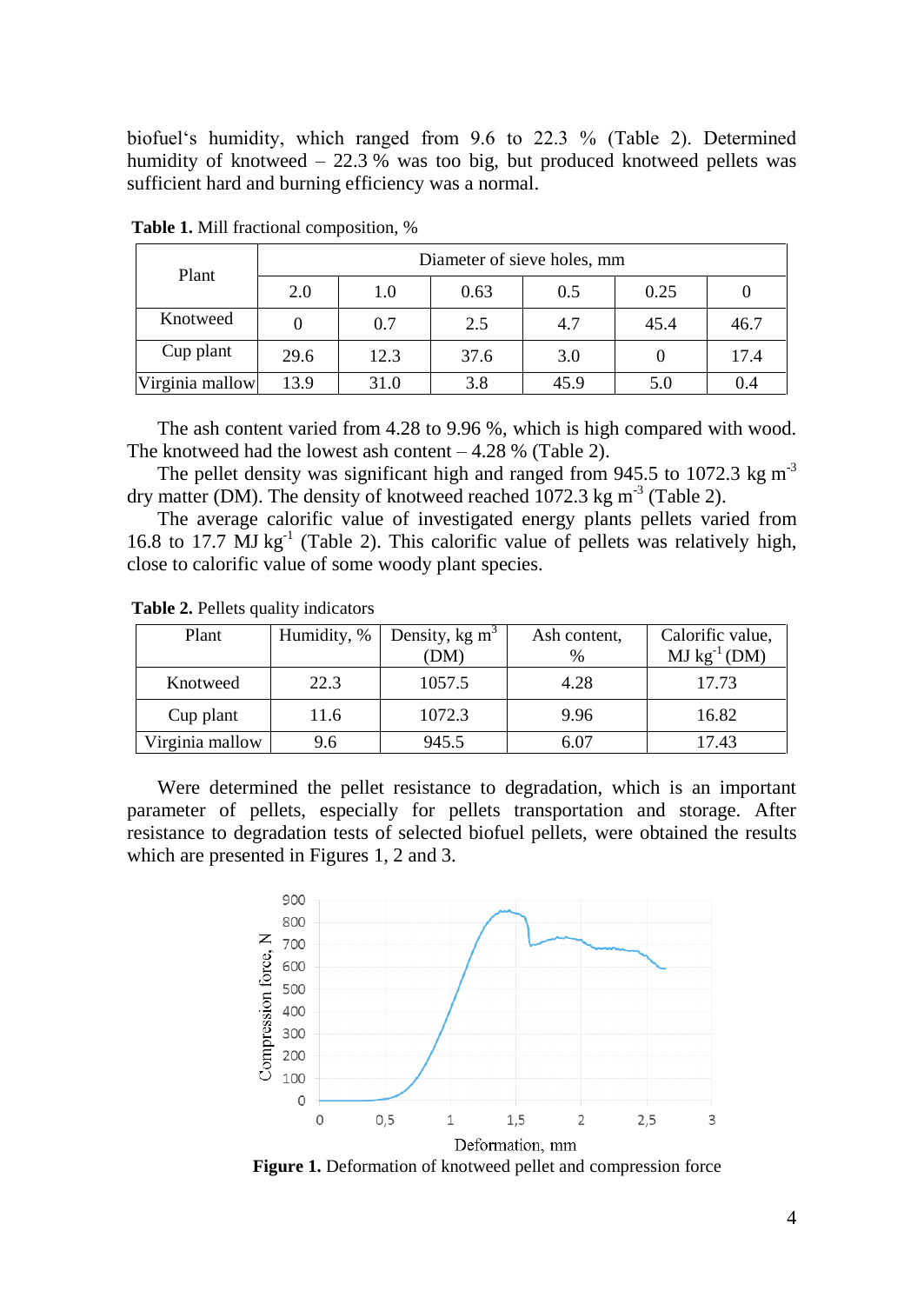Analyzing the cup plant pellet deformation curve we see, that the pellet compression force completely reached about twice lower  $463,0 \pm 22.1$  N force with 1.15 mm deformation (Figure 2).



**Figure 2.** Deformation of cup plant pellet and compresssion force

After analysis of Virginia mallow pellet compression force it was determined, that these pellets were the least resistant to the impact force, which reached  $344.2 \pm 19.6$  N force with 0.6 mm deformation (Figure 3).



**Figure 3.** Deformation of Virginia mallow pellet and compression force

The analysis of pellet resistance to degradation test results it should be stated, that considering size of the force, its displacement and pellet moisture content (22.3 %), it is possible to decide that knotweed pellets are sufficiently resistant to static force and do not disintegrate quickly even if moisture content was higher than the requirements for the production of fuel.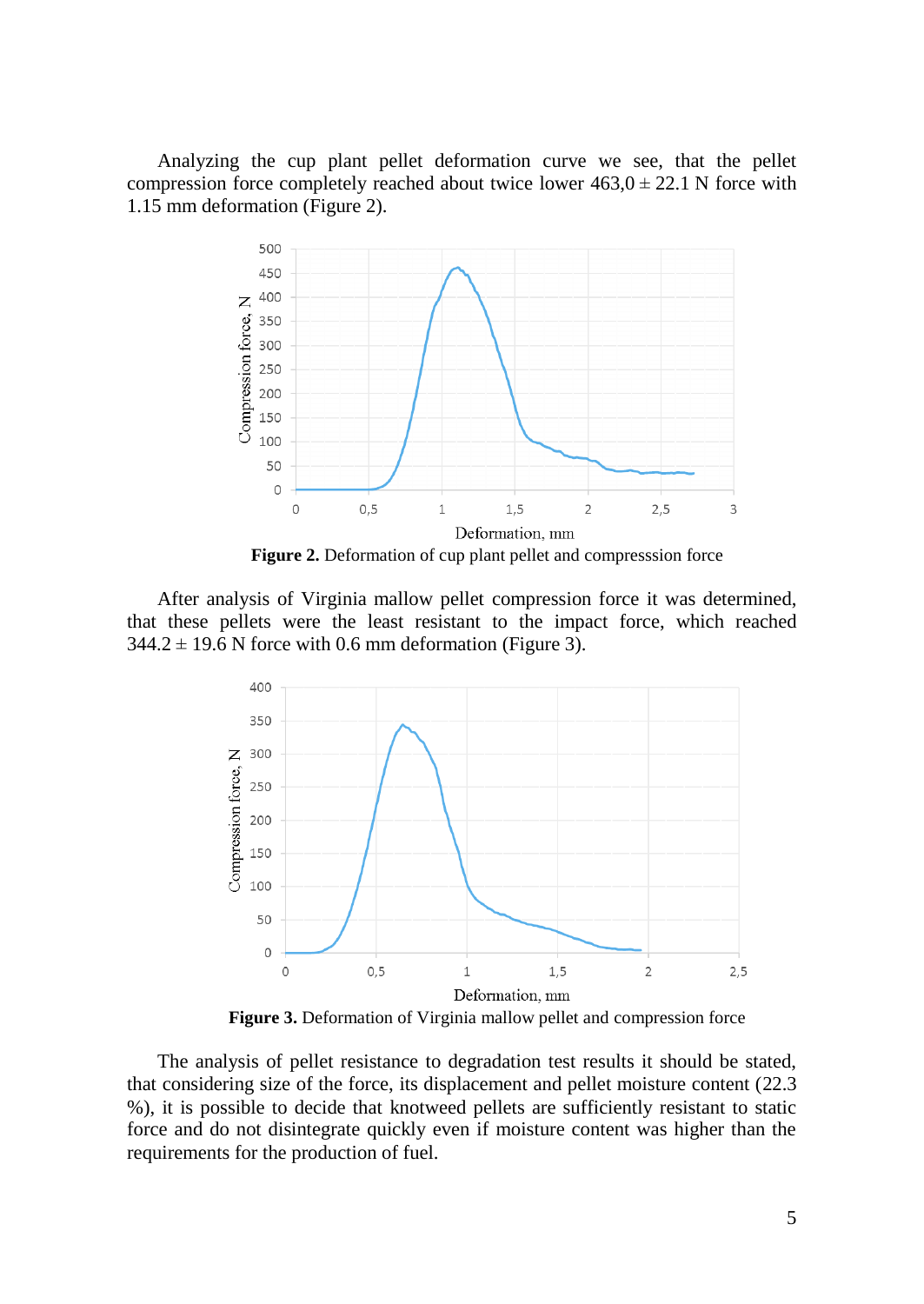## **CONCLUSIONS**

1. It was determined knotweed (*Reynoutria*), Virginia mallow (*Sida hermaphrodita*) and cup plant (*Silphium perfoliatium* L.) mill fractional composition. It was determined that the highest knotweeds mill fraction was selected on a sieve with holes 0.25 mm diameter (0.25-0.5 mm) and dust, it varied form  $-45.4$  % to 46.7 %.

2. It was determined plants pellets quality indicators: humidity, density, ash content and calorific value. Determined humidity of knotweed  $-22.3$  % was too big, but produced knotweed pellets was sufficient hard and suitable for storage, transportation and burning.

3. The pellet density was significant high and ranged from  $945.5$  to 1072.3 kg m<sup>-3</sup> dry matter (DM). The density of knotweed reached 1072.3 kg m<sup>-3</sup>.

4. The ash content of investigated plant pellets varied from 4.28 to 9.96 %, which is too high compared with wood. The knotweed had the lowest ash content – 4.28 %.

5. The average calorific value of investigated energy plants pellets varied from 16.8 to 17.7 MJ  $\text{kg}^{-1}$ . The calorific value of pellets was relatively high, close to calorific value of some woody plant species.

6. Using equipment INSTRON 5960 was determined plants pellets resistance to degradation. After analysis of test results it should be stated, that knotweed pellets are sufficiently resistant to static force and do not disintegrate quickly even if moisture content was too high (22.3 %).

### **REFERENCES**

[1] Aleksandras Stulginskis University. "Perennial grasses and unconventional herbaceous plants (Miscanthus, Virginia mallow, cup plants, reed grasses) and its compounds usage for pressed biofuel production". Final report. Kaunas, 2014, 68 p.

[2] T.Ivanova. Research of Energy Plants Processing to Solid Biofuels. Dissertation thesis. Czech University of Life Sciences Prague, 2012, 122 p.

[3] Z.Strašil, J.Kara. Study of knotweed (Reynoutria) as possible phytomass resource for energy and industrial utilization. *Research in Agriculture Engineering*, 2010, Vol. 56 (3), p.p. 85–91.

[4] F.Dzenajavičienė, N.Pedišius, R.Škėma. *Sustainable bioenergy*, LEI, Kaunas, 2011, 136 p.

[5] Karpinskaitė, J. Decorative plants using for energy purposes vegetation and growth. Bachelor work, Šiauliai, 2010, 39 p.

[6] M.Wrobel, J.Fraczek, S.Francik, Z.Slipek, M.Krzysztof. Influence of degree of fragmentation on chosen quality parameters of briquette made from biomass of cup plant Silphium perfoliatum L. In: 12<sup>th</sup> Engineering for Rural Development Proceedings, 2013, Latvia, 653.